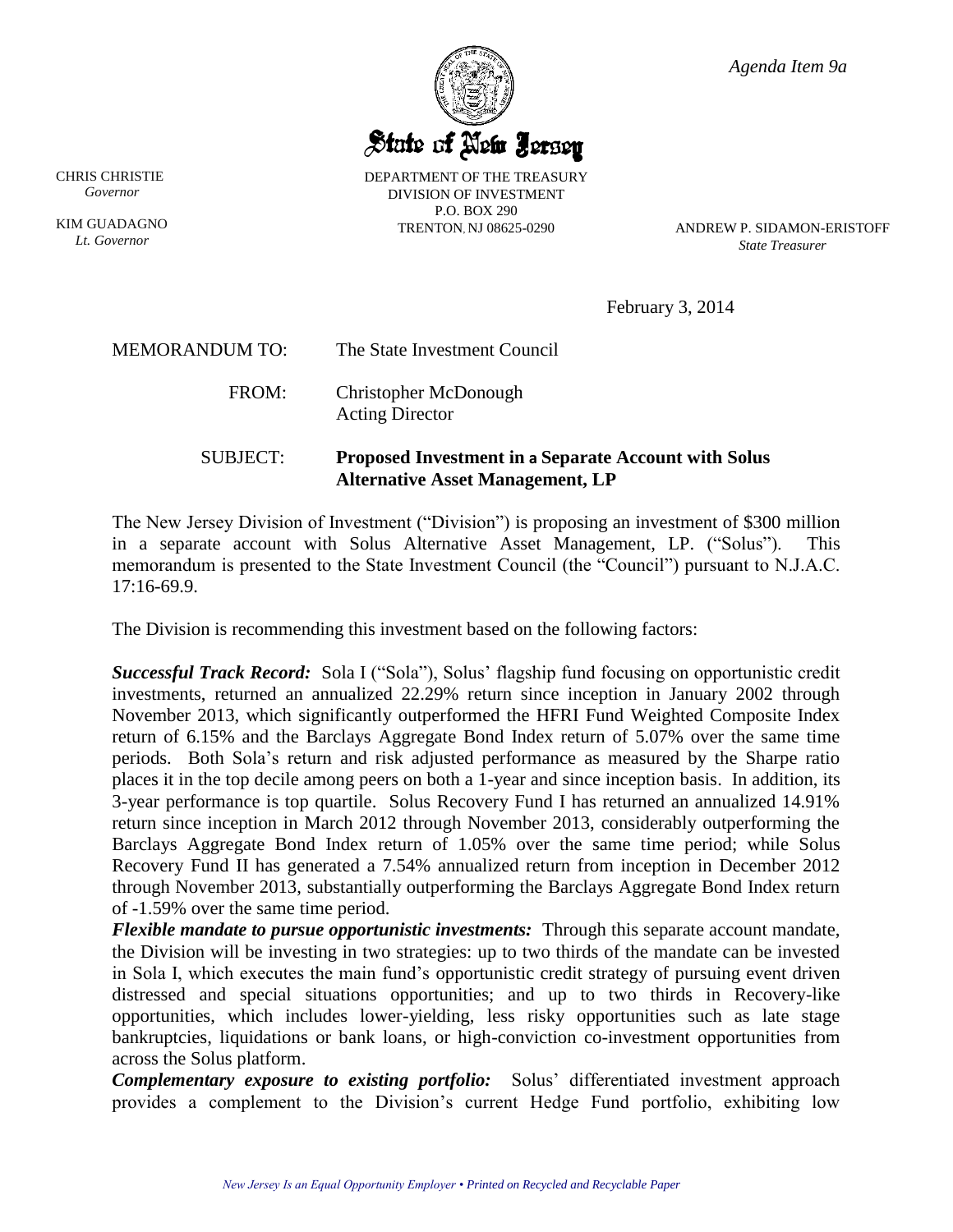## *Proposed Investment in a Separate Account with Solus Alternative Asset Management, LP Page 2 of 2*

correlation coefficients to existing credit-oriented managers. In addition, Sola exhibits low correlation and Beta with the S&P 500, with coefficients of 0.10 and 0.11, respectively.

- *Attractive Terms:* The Division has negotiated market-leading terms. They are as follows:
	- Management Fee: 0.75% for opportunistic assets, on NAV for Sola shares
	- Preferred Return: 4%, with a 50/50 catch-up
	- Carry: 17.5%, calculated over a three year period
	- Optional Redemption: The Division will have an optional redemption if (i) NAV declines 20% from prior year peak NAV, OR (ii) 50% or more of LP assets submits notice of redemption

A report of the Investment Policy Committee ("IPC") summarizing the details of the proposed investment is attached.

Division Staff and its hedge fund consultant, Cliffwater LLC, undertook extensive due diligence on the proposed investment in accordance with the Division's Alternative Investment Due Diligence Procedures.

As part of its due diligence process, staff determined that the fund has not engaged a third-party solicitor (a "placement agent") in connection with New Jersey's potential investment.

We will work with representatives of the Division of Law and outside counsel to review and negotiate specific terms of the legal documents to govern the investment. In addition, the proposed investment must comply with the Council's regulation governing political contributions (N.J.A.C. 17:16-4).

Please note that the investment is authorized pursuant to Articles 69 and 100 of the Council's regulations. The separate account with Solus Alternative Asset Management, LP will be considered a credit oriented hedge fund investment, as defined under N.J.A.C. 17:16-100.1.

A formal written due diligence report for the proposed investment was sent to each member of the IPC and a meeting of the Committee was held on January 14, 2014. In addition to the formal written due diligence report, all other information obtained by the Division on the investment was made available to the IPC.

We look forward to discussing the proposed investment at the Council's February 3, 2014 meeting.

**Attachments**